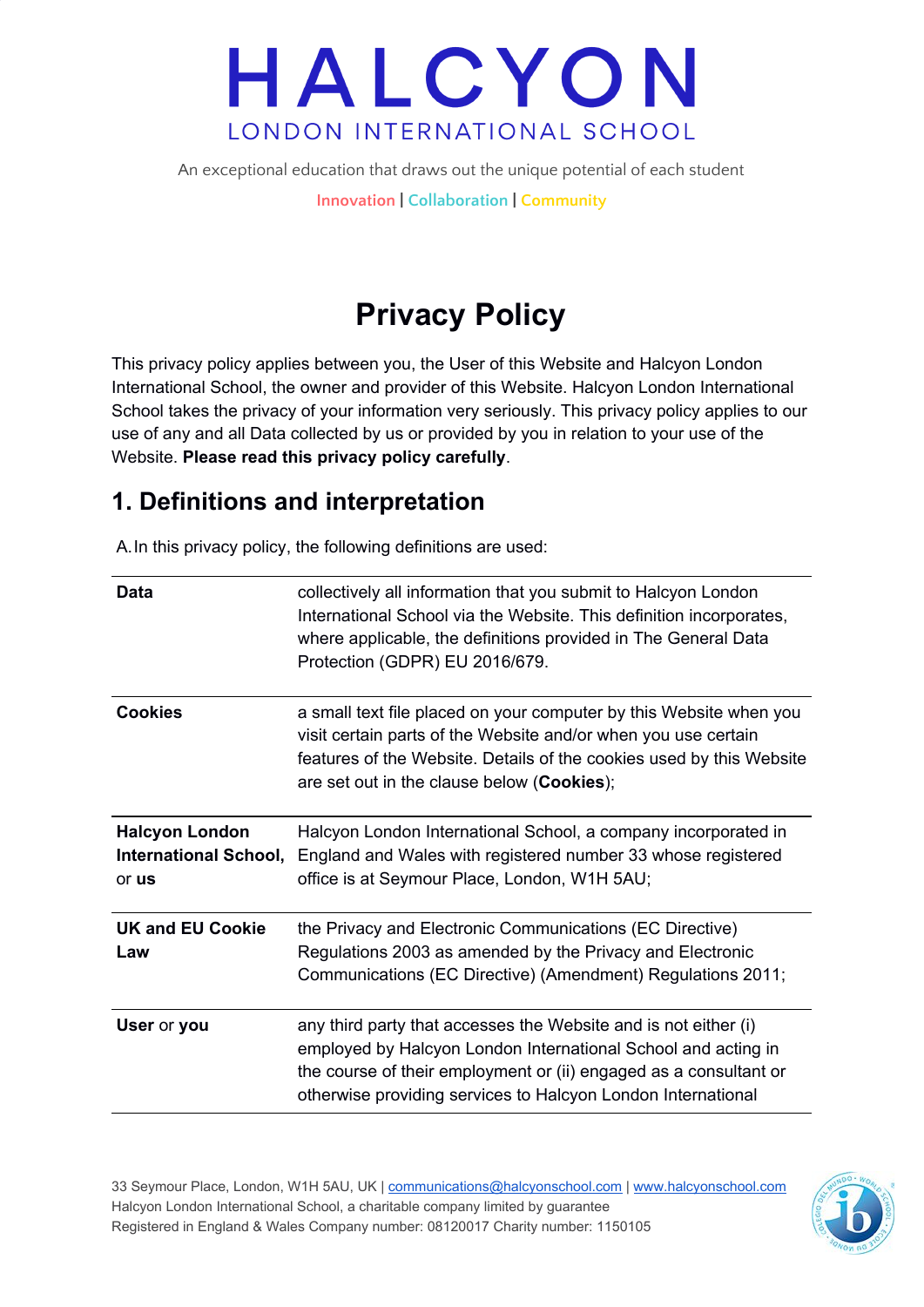An exceptional education that draws out the unique potential of each student

#### **Innovation | Collaboration | Community**

School and accessing the Website in connection with the provision of such services; and

**Website** the website that you are currently using, halcyonschool.com, and any sub-domains of this site unless expressly excluded by their own terms and conditions.

B.In this privacy policy, unless the context requires a different interpretation:

- the singular includes the plural and vice versa;
- references to sub-clauses, clauses, schedules or appendices are to sub-clauses, clauses, schedules or appendices of this privacy policy;
- a reference to a person includes firms, companies, government entities, trusts and partnerships;
- "including" is understood to mean "including without limitation";
- reference to any statutory provision includes any modification or amendment of it;
- the headings and sub-headings do not form part of this privacy policy.

#### **2. Scope of this privacy policy**

This privacy policy applies only to the actions of Halcyon London International School and Users with respect to this Website. It does not extend to any websites that can be accessed from this Website including, but not limited to, any links we may provide to social media websites.

#### **3. Data collected**

We may collect the following Data, which includes personal Data, from you:

- A. name
- B. date of birth;
- C. gender;
- D. job title;
- E. profession;
- F. contact information such as email addresses and telephone numbers;
- G. demographic information such as postcode, preferences and interests;
- H. IP address (automatically collected);

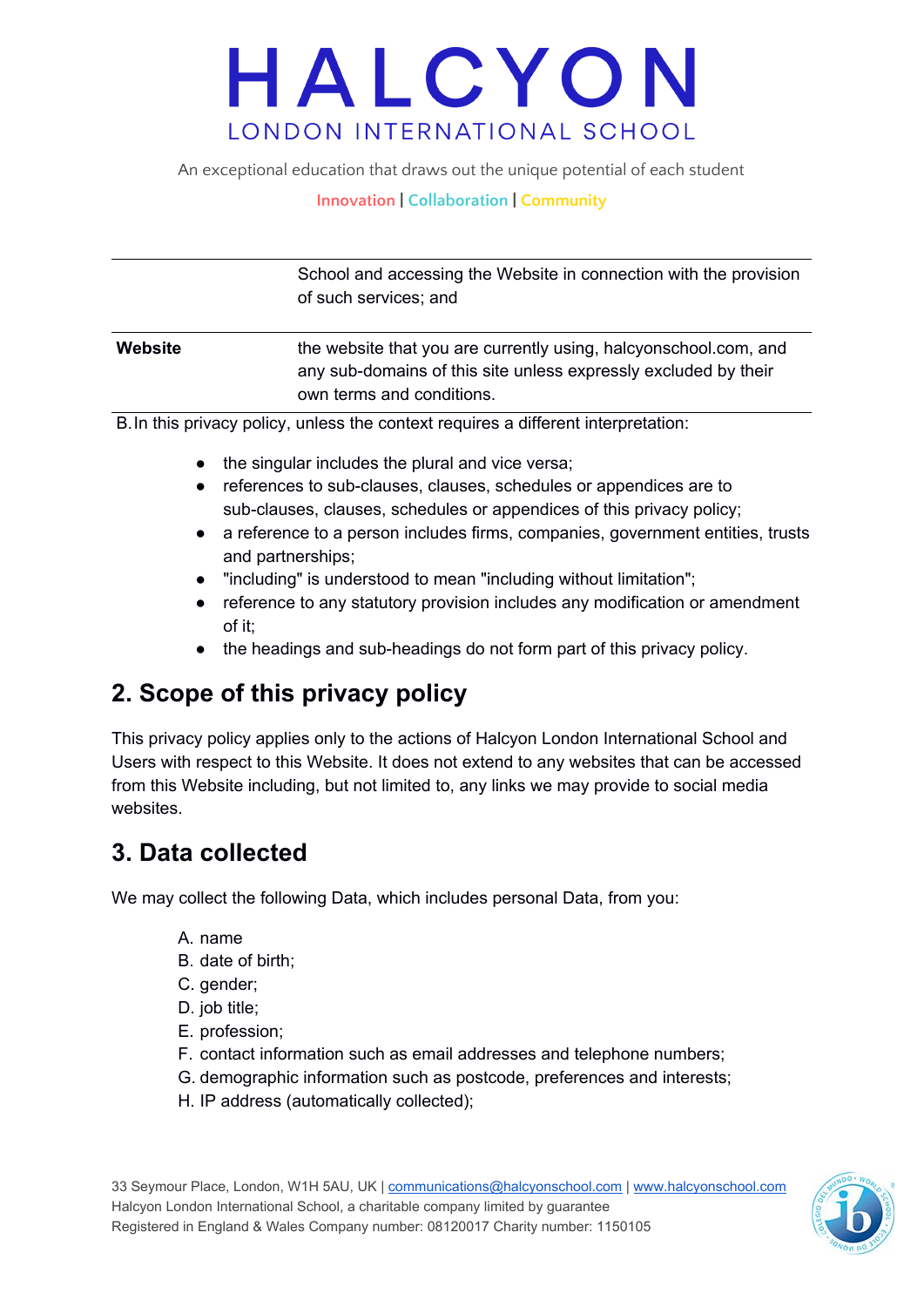An exceptional education that draws out the unique potential of each student

**Innovation | Collaboration | Community**

- I. web browser type and version (automatically collected);
- J. operating system (automatically collected);
- K. a list of URLs starting with a referring site, your activity on this Website, and the site you exit to (automatically collected);

In each case, in accordance with this privacy policy.

#### **4. Our use of Data**

- A.For purposes of The General Data Protection Act (GDPR) EU 2016/679, Halcyon London International School is the "data controller".
- B.We will retain any Data you submit in accordance with our guidelines for establishing legitimate interest..
- C.Unless we are obliged or permitted by law to do so, and subject to any third party disclosures specifically set out in this policy, your Data will not be disclosed to third parties. This includes our affiliates and / or other companies within our group.
- D.All personal Data is stored securely in accordance with the principles of The General Data Protection Act (GDPR) EU 2016/679 . For more details on security see the clause below (**Security**).
- E.Any or all of the above Data may be required by us from time to time in order to provide you with the best possible service and experience when using our Website. Specifically, Data may be used by us for the following reasons:
	- I. internal record keeping;
	- II. transmission by email of promotional materials that may be of interest to you;
	- III. admissions processes;

in each case, in accordance with this privacy policy.

#### **5. Third party websites and services**

A.Halcyon London International School may, from time to time, employ the services of other parties for dealing with certain processes necessary for the operation of the Website. The providers of such services have access to certain personal Data provided by Users of this Website.

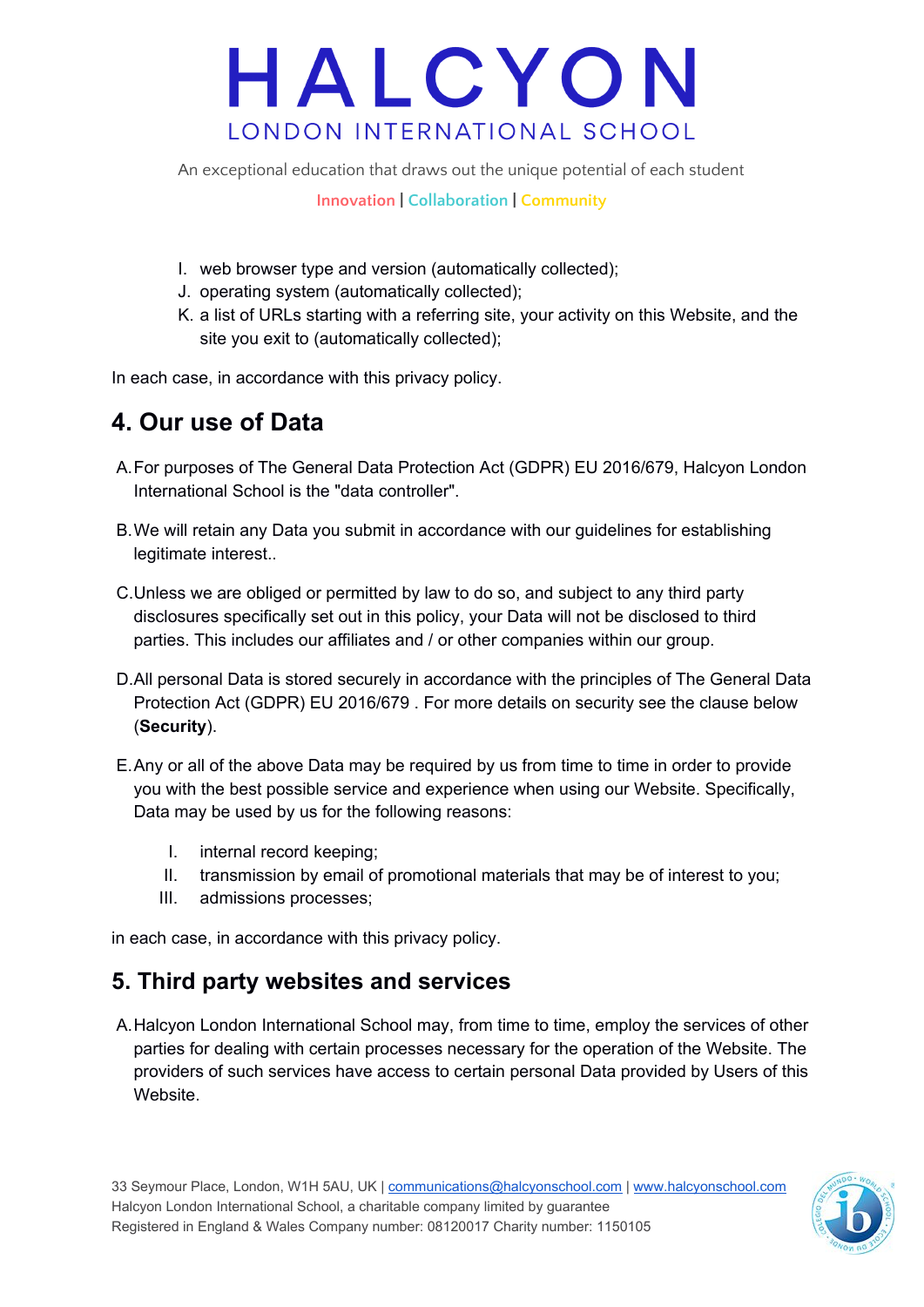An exceptional education that draws out the unique potential of each student

**Innovation | Collaboration | Community**

B.Any Data used by such parties is used only to the extent required by them to perform the services that we request. Any use for other purposes is strictly prohibited. Furthermore, any Data that is processed by third parties will be processed within the terms of this privacy policy and in accordance with The General Data Protection Act (GDPR) EU 2016/679.

#### **6. Links to other websites**

This Website may, from time to time, provide links to other websites. We have no control over such websites and are not responsible for the content of these websites. This privacy policy does not extend to your use of such websites. You are advised to read the privacy policy or statement of other websites prior to using them.

#### **7. Changes of business ownership and control**

- A.Halcyon London International School may, from time to time, expand or reduce our business and this may involve the sale and/or the transfer of control of all or part of Halcyon London International School. Data provided by Users will, where it is relevant to any part of our business so transferred, be transferred along with that part and the new owner or newly controlling party will, under the terms of this privacy policy, be permitted to use the Data for the purposes for which it was originally supplied to us.
- B.We may also disclose Data to a prospective purchaser of our business or any part of it.
- C.In the above instances, we will take steps with the aim of ensuring your privacy is protected.

#### **8. Controlling use of your Data**

Wherever you are required to submit Data, you will be given options to restrict our use of that Data. This may include the following:

- A. use of Data for direct marketing purposes; and
- B. sharing Data with third parties.

#### **9. Functionality of the Website**

A.To use all features and functions available on the Website, you may be required to submit

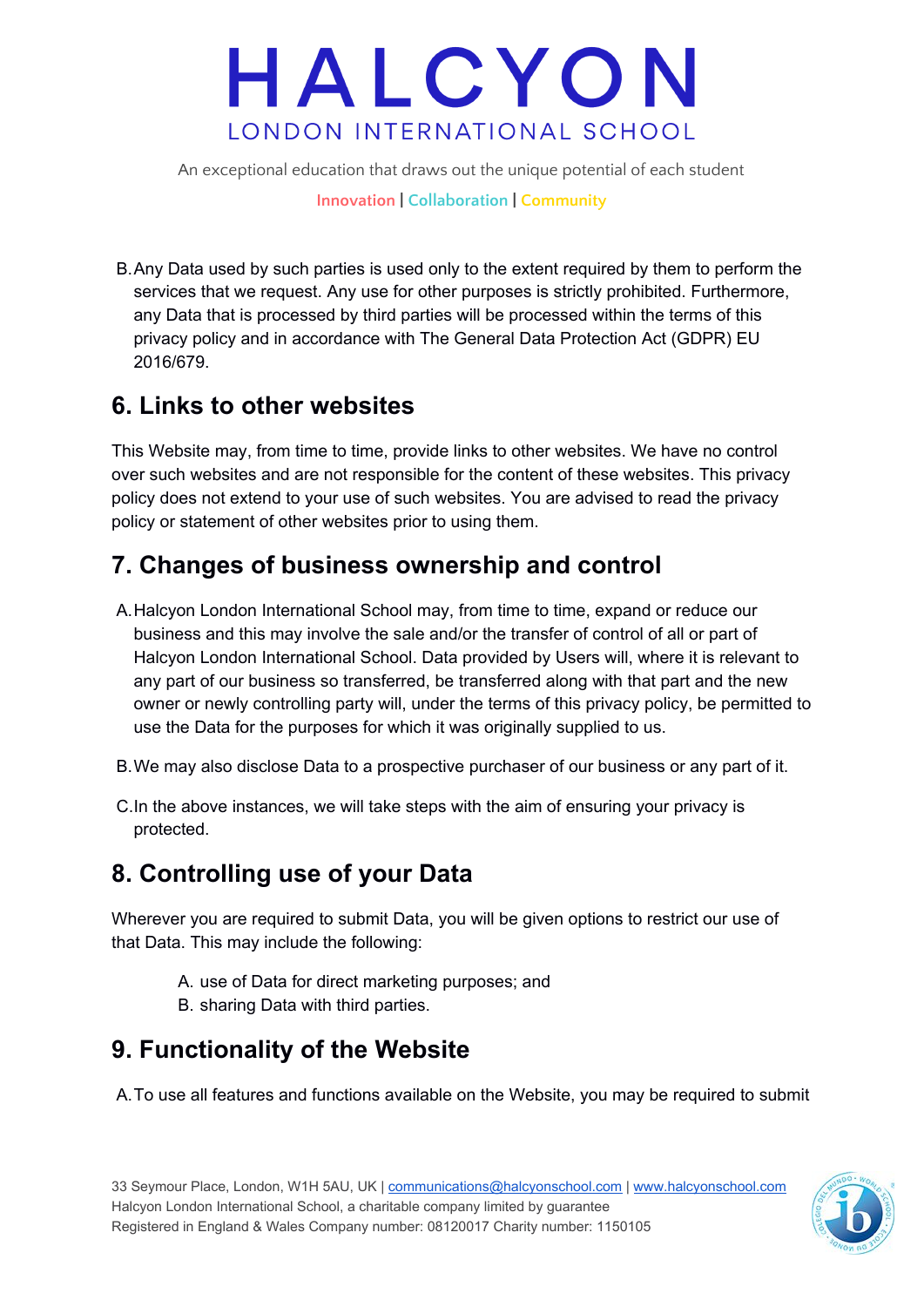An exceptional education that draws out the unique potential of each student

**Innovation | Collaboration | Community**

certain Data.

B.You may restrict your internet browser's use of Cookies. For more information see the clause below (**Cookies**).

#### **10. Accessing your own Data**

You have the right to ask for a copy of any of your personal Data held by Halcyon London International School (where such Data is held).

### **11. Security**

- A.Data security is of great importance to Halcyon London International School and to protect your Data we have put in place suitable physical, electronic and managerial procedures to safeguard and secure Data collected via this Website.
- B.If password access is required for certain parts of the Website, you are responsible for keeping this password confidential.
- C.We endeavour to do our best to protect your personal Data. However, transmission of information over the internet is not entirely secure and is done at your own risk. We cannot ensure the security of your Data transmitted to the Website.

#### **12. Cookies**

- A.This Website may place and access certain Cookies on your computer. Halcyon London International School uses Cookies to improve your experience of using the Website. Halcyon London International School has carefully chosen these Cookies and has taken steps to ensure that your privacy is protected and respected at all times.
- B.All Cookies used by this Website are used in accordance with current UK and EU Cookie Law.
- C.Should you block cookies (in your browser) certain features of the Website may not function fully or as intended.

### **11. Type of Cookie**

**Purpose** - Analytical/performance cookies

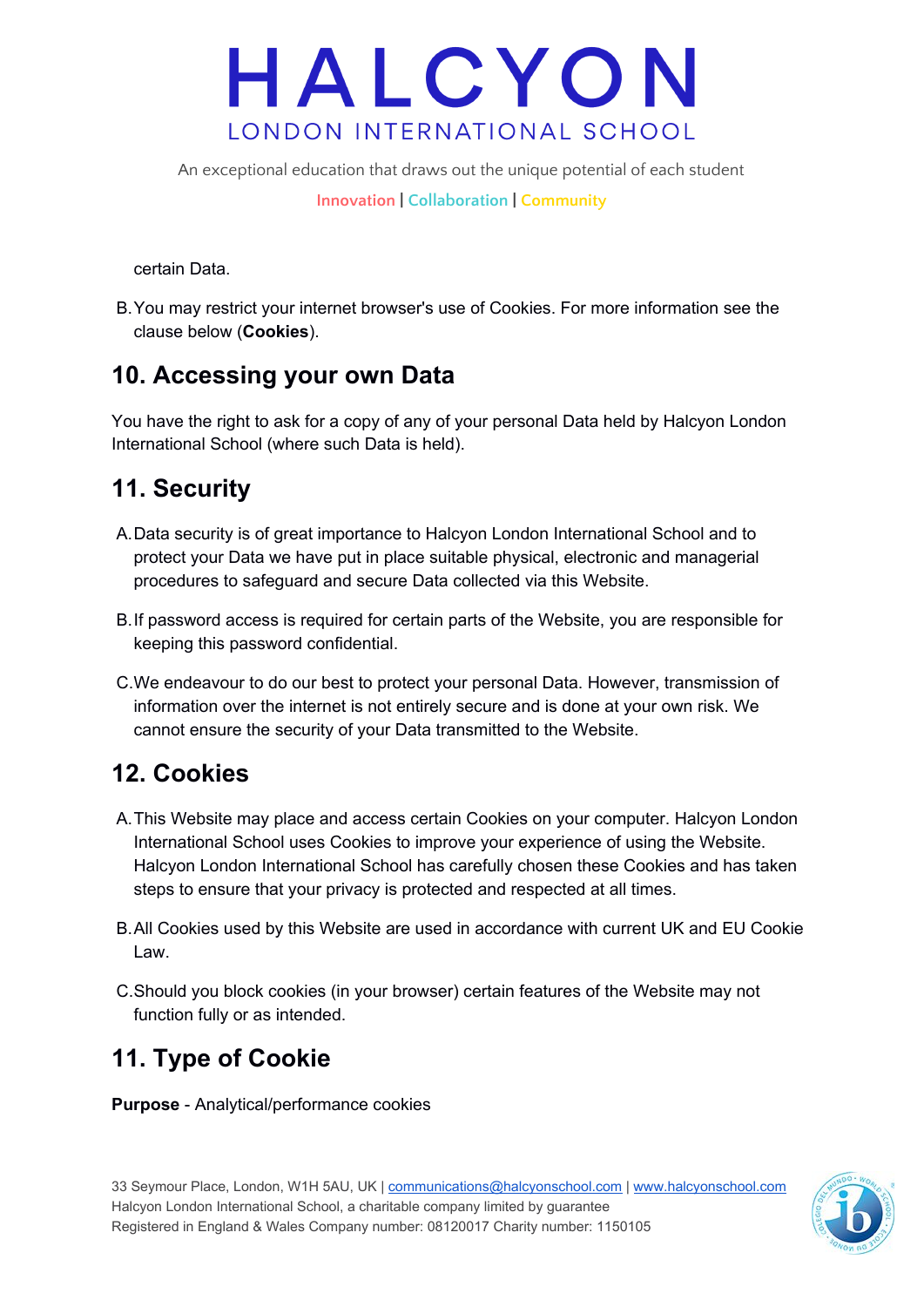An exceptional education that draws out the unique potential of each student

#### **Innovation | Collaboration | Community**

They allow us to recognise and count the number of visitors and to see how visitors move around our website when they are using it. This helps us to improve the way our website works, for example, by ensuring that users are finding what they are looking for easily.

- A.You can choose to enable or disable Cookies in your internet browser. By default, most internet browsers accept Cookies but this can be changed. For further details, please consult the help menu in your internet browser.
- B.You can choose to delete Cookies at any time; however you may lose any information that enables you to access the Website more quickly and efficiently including, but not limited to, personalisation settings.
- C.It is recommended that you ensure that your internet browser is up-to-date and that you consult the help and guidance provided by the developer of your internet browser if you are unsure about adjusting your privacy settings.

#### **12. General**

- A.You may not transfer any of your rights under this privacy policy to any other person. We may transfer our rights under this privacy policy where we reasonably believe your rights will not be affected.
- B.If any court or competent authority finds that any provision of this privacy policy (or part of any provision) is invalid, illegal or unenforceable, that provision or part-provision will, to the extent required, be deemed to be deleted, and the validity and enforceability of the other provisions of this privacy policy will not be affected.
- C.Unless otherwise agreed, no delay, act or omission by a party in exercising any right or remedy will be deemed a waiver of that, or any other, right or remedy.
- D.This Agreement will be governed by and interpreted according to the law of England and Wales. All disputes arising under the Agreement will be subject to the exclusive jurisdiction of the English and Welsh courts.

#### **13. Changes to this privacy policy**

A.Halcyon London International School reserves the right to change this privacy policy as we may deem necessary from time to time or as may be required by law. Any changes will be immediately posted on the Website and you are deemed to have accepted the